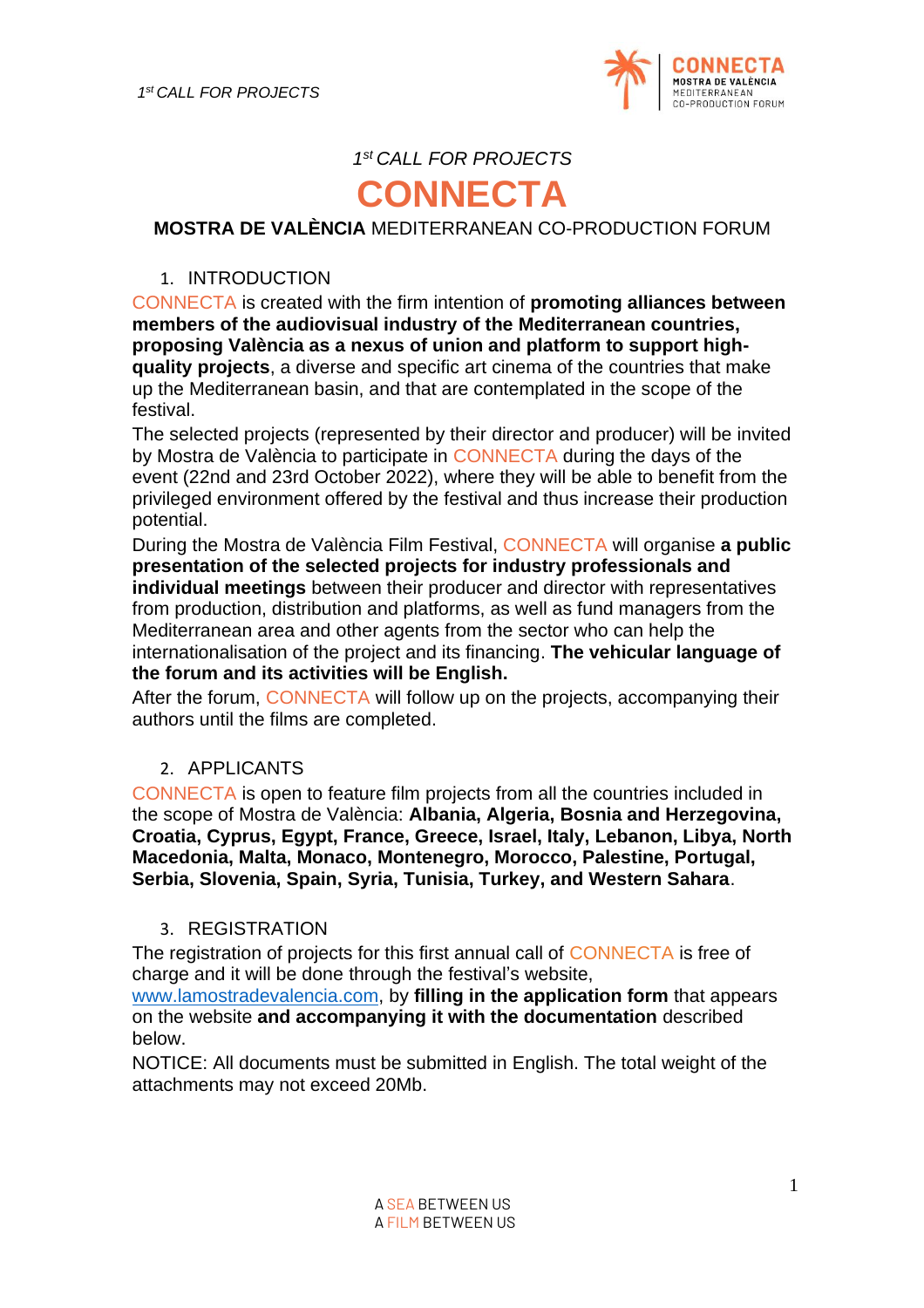

## **Document 1 (PDF): PROJECT INFORMATION**

- Long synopsis (1 page)
- Director's bio-filmography
- Motivation of the director (statement)
- Biography and filmography of the production company/producer.
- Material on the audiovisual approach: Reference images, moodboard or the like to explain the aesthetic aspects of the film.
- Optional: Link to previous films or audiovisual works of the director.
- Optional: Teaser of the project or director's video-pitch.

## **Document 2 (PDF): TREATMENT**

• Treatment of the film (a maximum of 10 pages) or, if filming has already started, a link to the edited rough cut can be included.

## **Document 3 (PDF): BUDGET**

• Detailed project budget.

## **Document 4 (PDF): FINANCING PLAN**

• Estimated financing plan, indicating the percentage already covered (a minimum of 15%), to be accredited with a signed statement (from the TV channel, production company, fund, etc.).

## **Image 1:** Photo of the director

**Image 2:** Photo of the producer

**Image 3**: Illustrative photo of the film

## REGISTRATION DEADLINE**: 8th July 2022, 12:00 p.m. CET (noon).**

## 4. SELECTION PROCESS AND COMMITTEE

The 1st edition of CONNECTA is addressed to **fiction and non-fiction feature film projects**, with the understanding that non-fiction feature films do not include journalistic reports or documentaries for television, but are more related to hybrid formats that make use of "the real".

The projects submitted must have **15% of the total budget funding credited.**  Projects that are in the **final stages of development or have already started shooting** are eligible.

Projects must have a **written script and a producer.**

**Only one project per applicant** may be submitted.

The selection committee will be formed by the person responsible for the coordination of CONNECTA, a member of Mostra de València-Cinema del Mediterrani and, at least, an external professional of recognized prestige in the film sector.

A **maximum of 10 projects** will be selected**.** 

CONNECTA's selection will be communicated to the applicants by email and will be announced on the Mostra de València-Cinema del Mediterrani website [www.lamostradevalencia.com.](http://www.lamostradevalencia.com/)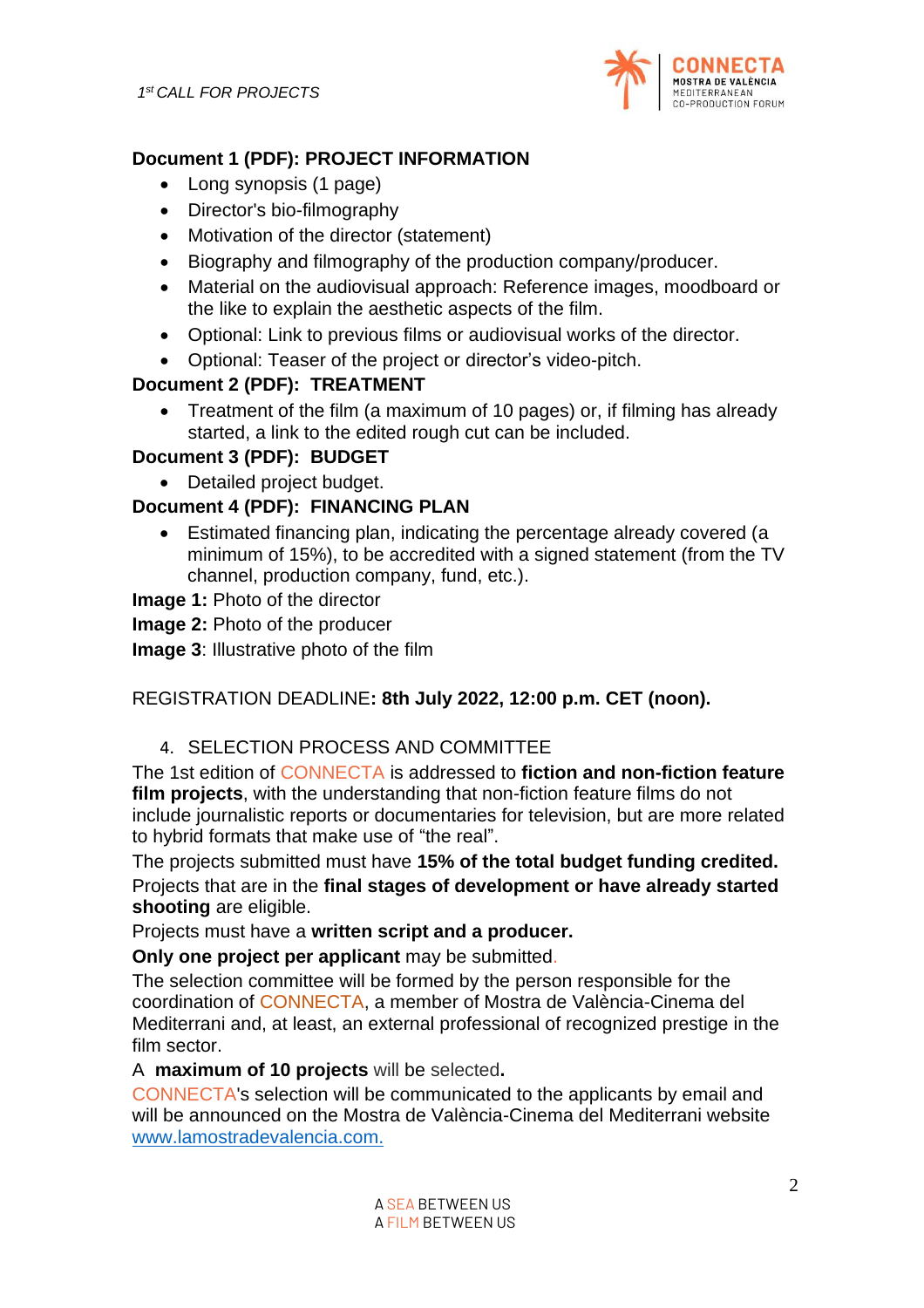

The selected projects teams **must attend and participate in person in the forum during the days of its celebration.** If this is not possible for them, their selection will be rejected.

#### 5. SELECTION CRITERIA:

The selection will give priority to artistic excellence and the level of development of the project, up to a maximum score of 21 points, on the basis of:

#### • **RELEVANCE/ORIGINALITY OF THE PROJECT (FROM 1 TO 5 POINTS):**

We value the concept of the story, the innovation of the approach both from a narrative and visual point of view. In addition, in this section we value its relevance in the current historical context.

#### • **READING TREATMENT-NARRATIVE VALUE- (FROM 1 TO 5 POINTS)**

We value the story, its structure, rhythm, coherence and originality.

#### • **MOTIVATION OF THE DIRECTOR (1 TO 3 POINTS)**

We value the director's relationship with the project, his or her authorial approach, his or her visual, narrative and conceptual references.

#### • **PRODUCER'S TRACK RECORD (1 TO 3 POINTS)**

We value the film company or independent producer responsible for the project, taking into account whether they have made similar films before, or whether they are viable partners for a co-production.

#### • **BUDGET AND FINANCING PLAN- FEASIBILITY- (FROM 1 TO 5 POINTS)**

We value the adequacy of the budget to the estimated cost of the film, as well as the realism of the financing plan. In order to be selected, projects must have at least 15% of the total budget in accredited financing.

#### 6. PITCH / PUBLIC PRESENTATION OF PROJECTS AND AGENDA OF MEETINGS

At the beginning of the forum, the team of each project (producer and director) **will participate in a public presentation of the project**. This presentation will show images or visual references that help to understand the film in gestation. This may include teasers, clips from other films that serve as references, photomontages and other elements that help the attending professionals in a better understanding of their project.

Upon arrival, participants will receive their "individualised CONNECTA programme" with **scheduled meetings with industry professionals** present at the forum and the festival.